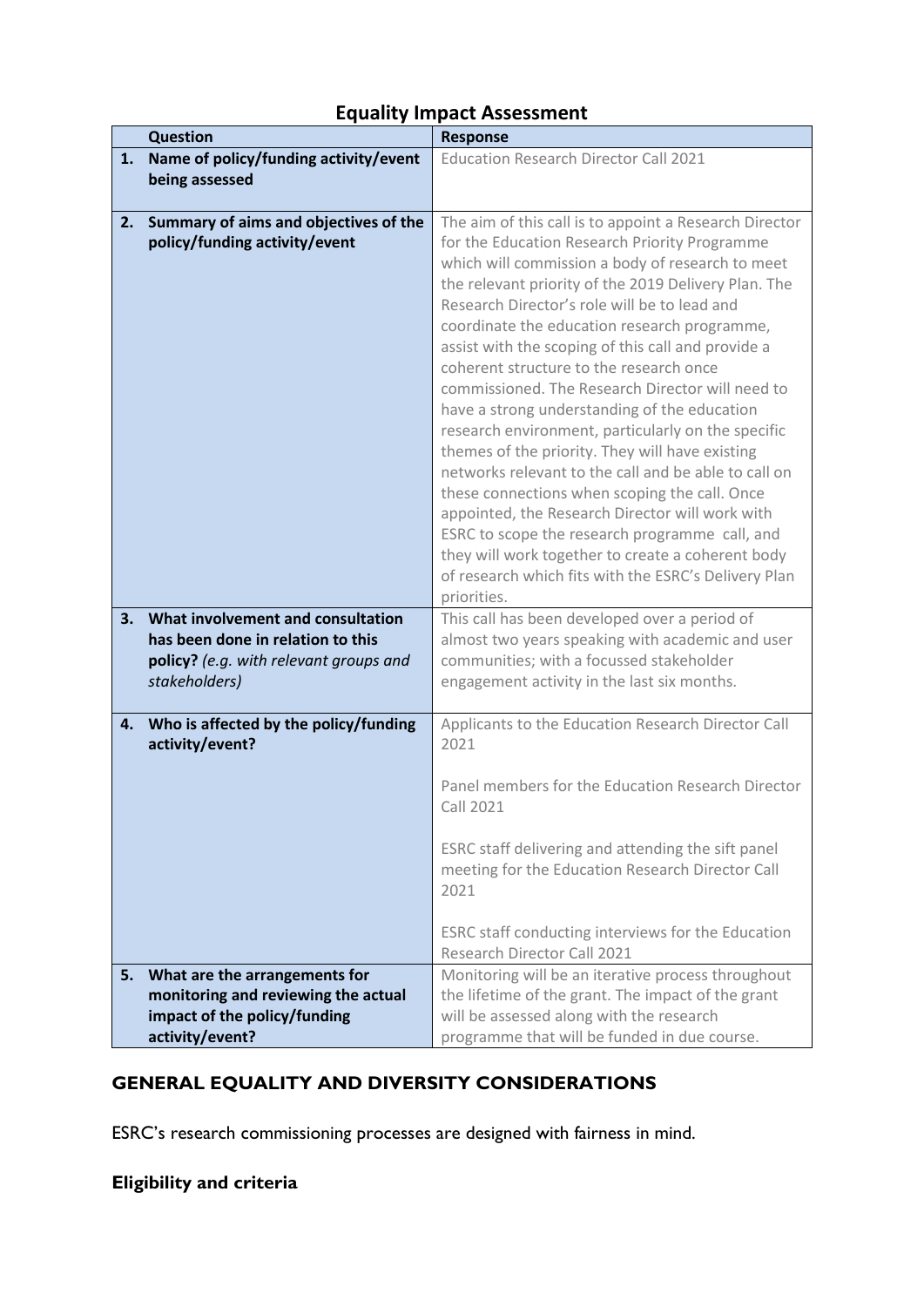• The Education Research Director Call 2021 is open to all eligible research organisations (RO). Applicants are eligible for funding if they are established members of a recognised RO.

### **Standard Grant Terms and Conditions:**

- UKRI standard Grant Terms and Conditions comply with UK equality legislation and include provisions designed to mitigate against potential negative impacts (e.g. sick pay, parental and adoption leave, the possibility of part-time and flexible working, and grant extensions).
- Research Organisations are subject to equality legislation and have a duty to comply with it. RGC 8 states that 'The Research Organisation must assume full responsibility for staff funded from the grant and, in consequence, accept all duties owed to and responsibilities for these staff, including, without limitation, their terms and conditions of employment and their training and supervision, arising from the employer/employee relationship.' Universities are therefore required to make reasonable adjustments as required to support their staff.

### **Panel recruitment:**

- We will aim to ensure that the composition of the commissioning panel is diverse, with at least a 60:40 gender balance.
- We will ensure (if possible) that the chair and vice chair of the commissioning panel are not the same gender.
- Whilst panel members are appointed, first and foremost, based on expertise, we will aim to appoint a diverse panel membership. Final decisions take into account trying to balance the panels by gender and geography and seek to ensure a diversity of career stage and institutions. We will only make recruitment decisions which compromise diversity when it is objectively justified by the necessity to ensure the required breadth of subject expertise with high quality candidates.
- A tool has been developed which allows ESRC staff to assess the EDI characteristics of commissioning panels, and this will be used when appointing panels.

#### **Process**

- All panel members will receive guidance which covers issues including fairness, objectivity and unconscious bias.
- It is the role of panel members to shift and assess to agree final scores for each proposal. Panel members will be briefed on unconscious bias and encouraged to feel empowered to constructively challenge potential bias where they identify it. The Panel Chair and Secretary play a particularly important role in this respect. An implementation intention statement will be read out at the beginning of the shift and final panel meeting which sets the tone for discussions and requires that panel members pay close attention to the scoring criteria and definitions.

| <b>Protected</b><br><b>Characteristic Group</b> | Is there a potential<br>for positive or<br>negative impact? | Please explain and<br>give examples of any<br>evidence/data used | <b>Action to address</b><br>negative impact (e.g.<br>adjustment to the<br>policy)        |
|-------------------------------------------------|-------------------------------------------------------------|------------------------------------------------------------------|------------------------------------------------------------------------------------------|
| <b>Disability</b>                               | <b>Potential Negative</b>                                   | Also see above, under<br><b>General Equality and</b>             | Also see above, under<br><b>General Equality and</b><br><b>Diversity Considerations.</b> |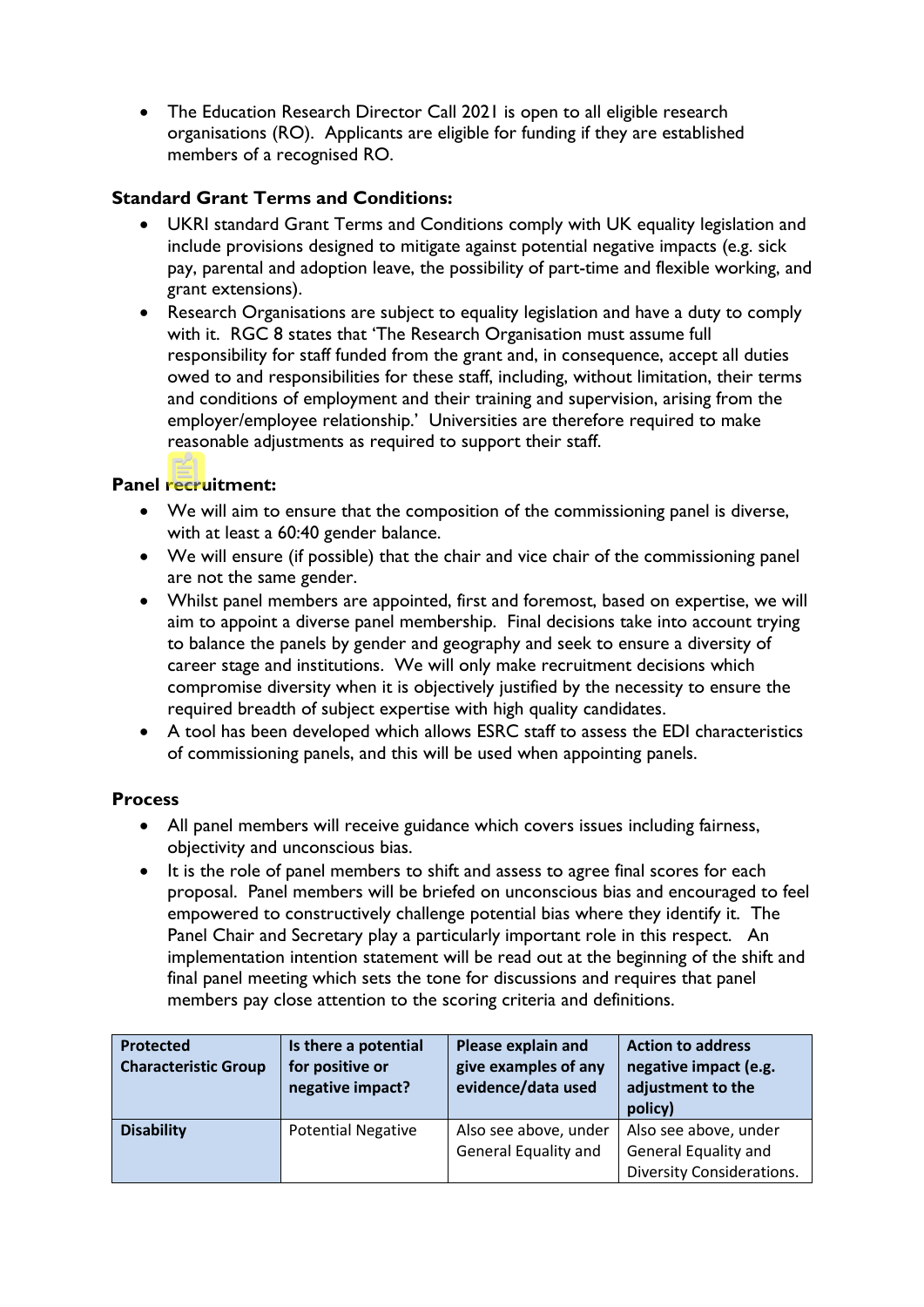| <b>Protected</b><br>Is there a potential<br>Please explain and<br>for positive or<br>give examples of any<br><b>Characteristic Group</b><br>negative impact?<br>evidence/data used |  | <b>Action to address</b><br>negative impact (e.g.<br>adjustment to the                                                                                                                                                                                                   |                                                                                                                                                                                                                                                                                                                                                                                                                                                                                                                                                                                                                                                                                                                                                                                                                                                                                                                                                                |
|------------------------------------------------------------------------------------------------------------------------------------------------------------------------------------|--|--------------------------------------------------------------------------------------------------------------------------------------------------------------------------------------------------------------------------------------------------------------------------|----------------------------------------------------------------------------------------------------------------------------------------------------------------------------------------------------------------------------------------------------------------------------------------------------------------------------------------------------------------------------------------------------------------------------------------------------------------------------------------------------------------------------------------------------------------------------------------------------------------------------------------------------------------------------------------------------------------------------------------------------------------------------------------------------------------------------------------------------------------------------------------------------------------------------------------------------------------|
|                                                                                                                                                                                    |  | Diversity<br>Considerations.<br>Je-S does not<br>currently comply with<br>disability accessibility<br>schemes. This will be<br>picked up by the<br>Funding Service (TFS_<br>project.<br>Applicants should<br>seek support form<br>their RO's research<br>support office. | policy)<br>Solicit information from<br>panel participants (in<br>confidence) about any<br>additional requirements<br>they may have in order<br>to fully participate.<br>Under current COVID-19<br>restrictions, all meetings<br>will take place virtually<br>via Zoom and will include<br>closed captions for those<br>who are hearing<br>impaired. The<br>considerations listed<br>below will be taken into<br>account only if working<br>conditions change which<br>means that meetings<br>take place in person.<br>Depending on the<br>needs identified,<br>considerations might<br>include:<br>Accessibility for<br>wheelchair users<br>and people with<br>impaired<br>mobility;<br>Induction loops<br>for the hearing<br>impaired;<br>Adequate<br>lighting,<br>alternative<br>document<br>formatting and<br>potential use of<br>screen readers<br>for the visually<br>impaired;<br>Dietary<br>restrictions for<br>those with<br>coeliac, diabetes<br>etc. |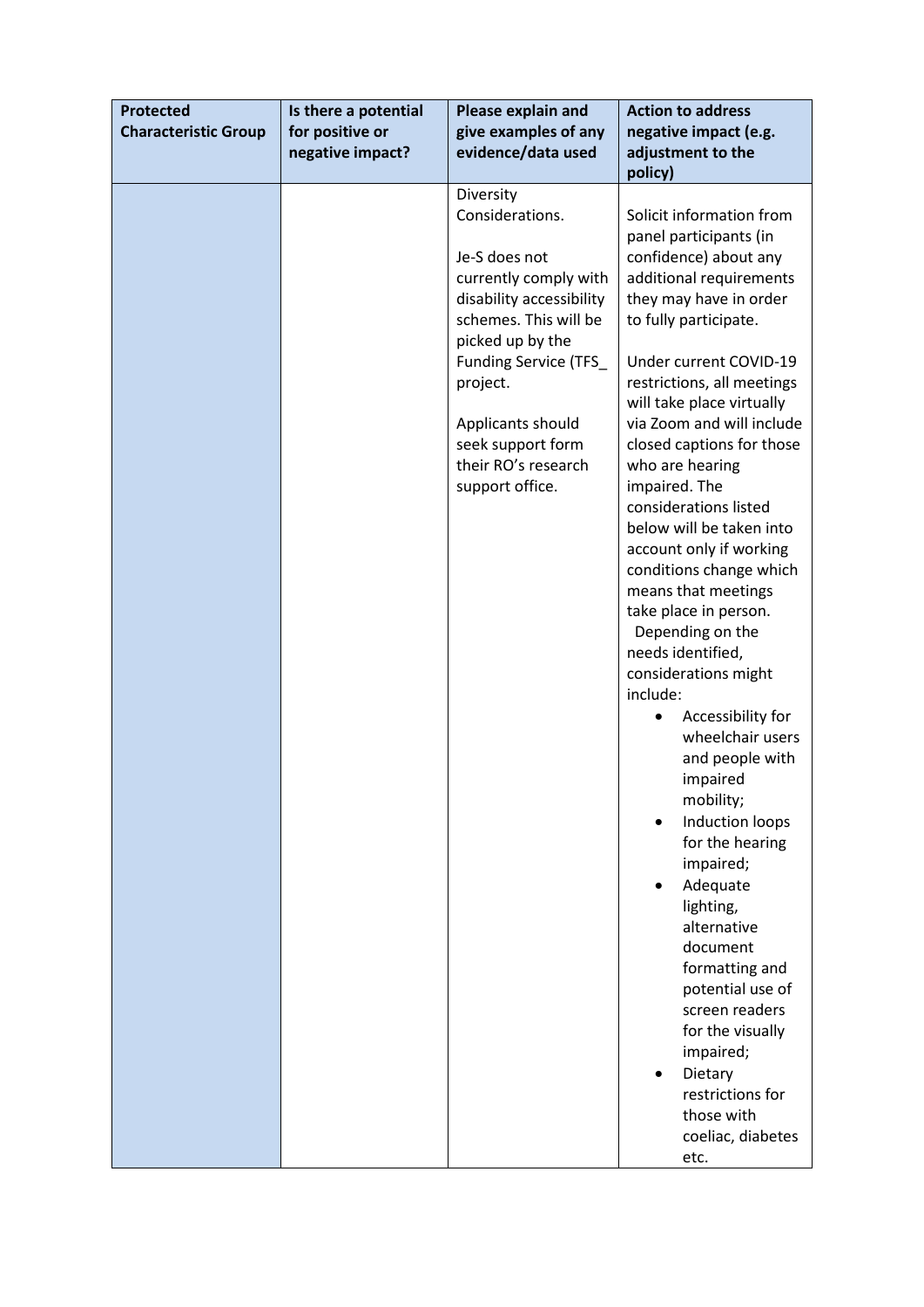| <b>Protected</b>            | Is there a potential | Please explain and   | <b>Action to address</b>                                                                                                                                                                                                                                                                                                                                                                                                                                                                                                                                                                                                                                                                                                                                                                                                                  |
|-----------------------------|----------------------|----------------------|-------------------------------------------------------------------------------------------------------------------------------------------------------------------------------------------------------------------------------------------------------------------------------------------------------------------------------------------------------------------------------------------------------------------------------------------------------------------------------------------------------------------------------------------------------------------------------------------------------------------------------------------------------------------------------------------------------------------------------------------------------------------------------------------------------------------------------------------|
| <b>Characteristic Group</b> | for positive or      | give examples of any | negative impact (e.g.                                                                                                                                                                                                                                                                                                                                                                                                                                                                                                                                                                                                                                                                                                                                                                                                                     |
|                             | negative impact?     | evidence/data used   | adjustment to the                                                                                                                                                                                                                                                                                                                                                                                                                                                                                                                                                                                                                                                                                                                                                                                                                         |
|                             |                      |                      | policy)                                                                                                                                                                                                                                                                                                                                                                                                                                                                                                                                                                                                                                                                                                                                                                                                                                   |
|                             |                      |                      | Provision of<br>$\bullet$<br>documents in<br>sans-serif,<br>dyslexia-friendly<br>fonts; and<br>dyslexia-friendly<br>formats;<br>Avoiding colours,<br>٠<br>lighting etc that<br>may trigger<br>migraines,<br>epilepsy;<br>Ensuring that<br>plenty of breaks<br>are built into the<br>agenda;<br>Ensuring<br>sufficiently<br>bright and<br>spacious rooms;<br>Ensure that<br>venues are easily<br>accessible to<br>main transport<br>links.<br>Consider (on a<br>$\bullet$<br>case by case<br>basis) paying<br>T&S for carers or<br>support workers<br>to attend<br>alongside the<br>participant,<br>where this is<br>required and not<br>covered by the<br>Individual's own<br>employment<br>contract.<br>Where there are<br>particular<br>constraints<br>consider<br>opportunities for<br>participants to<br>engage in a<br>different way |
|                             |                      |                      | (via video-link,                                                                                                                                                                                                                                                                                                                                                                                                                                                                                                                                                                                                                                                                                                                                                                                                                          |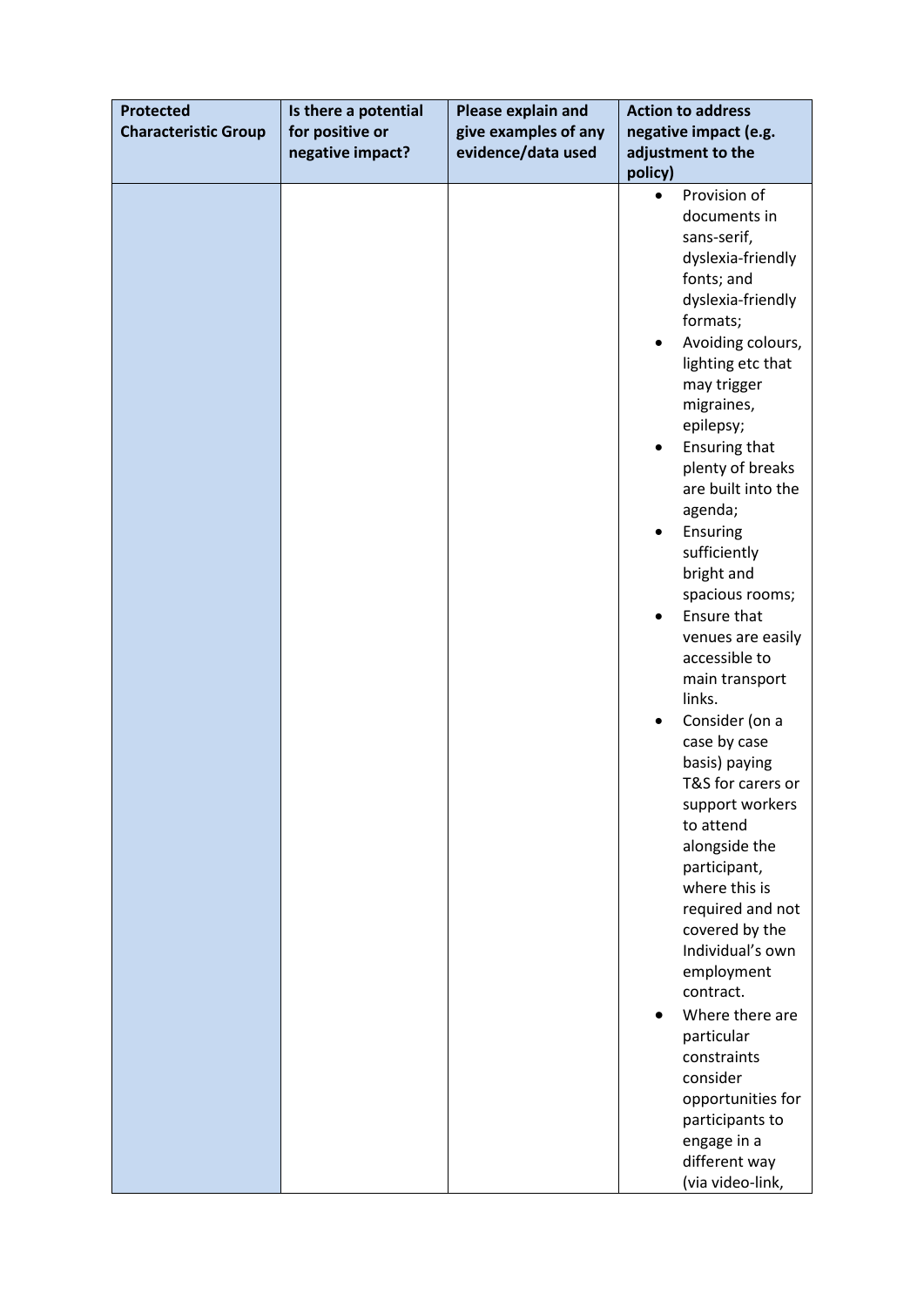| <b>Protected</b>            | Is there a potential | Please explain and                      | <b>Action to address</b>                        |
|-----------------------------|----------------------|-----------------------------------------|-------------------------------------------------|
| <b>Characteristic Group</b> | for positive or      | give examples of any                    | negative impact (e.g.                           |
|                             | negative impact?     | evidence/data used                      | adjustment to the                               |
|                             |                      |                                         | policy)                                         |
|                             |                      |                                         | Zoom or tele-                                   |
|                             |                      |                                         | conference for                                  |
| Gender                      | Potential negative   | Also see above, under                   | instance).<br>Also see above, under             |
| reassignment                |                      | General Equality and                    | General Equality and                            |
|                             |                      | Diversity                               | <b>Diversity Considerations.</b>                |
|                             |                      | Considerations.                         |                                                 |
|                             |                      |                                         | Consideration needs to                          |
|                             |                      | UKRI records may                        | be given at UKRI level as                       |
|                             |                      | show the wrong                          | to how records                                  |
|                             |                      | gender.                                 | (including Gateway to                           |
|                             |                      |                                         | Research and other                              |
|                             |                      | Trans people may be                     | communications                                  |
|                             |                      | absent from work as<br>a consequence of | materials) might be<br>adjusted.                |
|                             |                      | transition.                             |                                                 |
|                             |                      |                                         | UKRI terms and                                  |
|                             |                      |                                         | conditions are flexible in                      |
|                             |                      |                                         | nature and absence as a                         |
|                             |                      |                                         | result of medical                               |
|                             |                      |                                         | treatment. We would                             |
|                             |                      |                                         | expect that absence                             |
|                             |                      |                                         | related to transition                           |
|                             |                      |                                         | would be covered by the<br>RO's sick policy and |
|                             |                      |                                         | strongly encourage Ros                          |
|                             |                      |                                         | to treat absence relating                       |
|                             |                      |                                         | to transition like any                          |
|                             |                      |                                         | other sick absence.                             |
| <b>Marriage or civil</b>    |                      |                                         |                                                 |
| partnership                 | Probably not         |                                         |                                                 |
| <b>Pregnancy and</b>        | Potential negative   | Also see above, under                   | Also see above, under                           |
| maternity                   |                      | General Equality and                    | General Equality and                            |
|                             |                      | Diversity<br>Considerations.            | <b>Diversity Considerations.</b>                |
|                             |                      |                                         | Provision for parental                          |
|                             |                      |                                         | leave (including                                |
|                             |                      |                                         | maternity leave,                                |
|                             |                      |                                         | paternity leave, and                            |
|                             |                      |                                         | leave related to                                |
|                             |                      |                                         | surrogacy and adoption)                         |
|                             |                      |                                         | are covered in the UKRI                         |
|                             |                      |                                         | terms and conditions.                           |
|                             |                      |                                         | We shall ensure the use                         |
|                             |                      |                                         | of gender-neutral                               |
|                             |                      |                                         | language - parental                             |
|                             |                      |                                         | leave.                                          |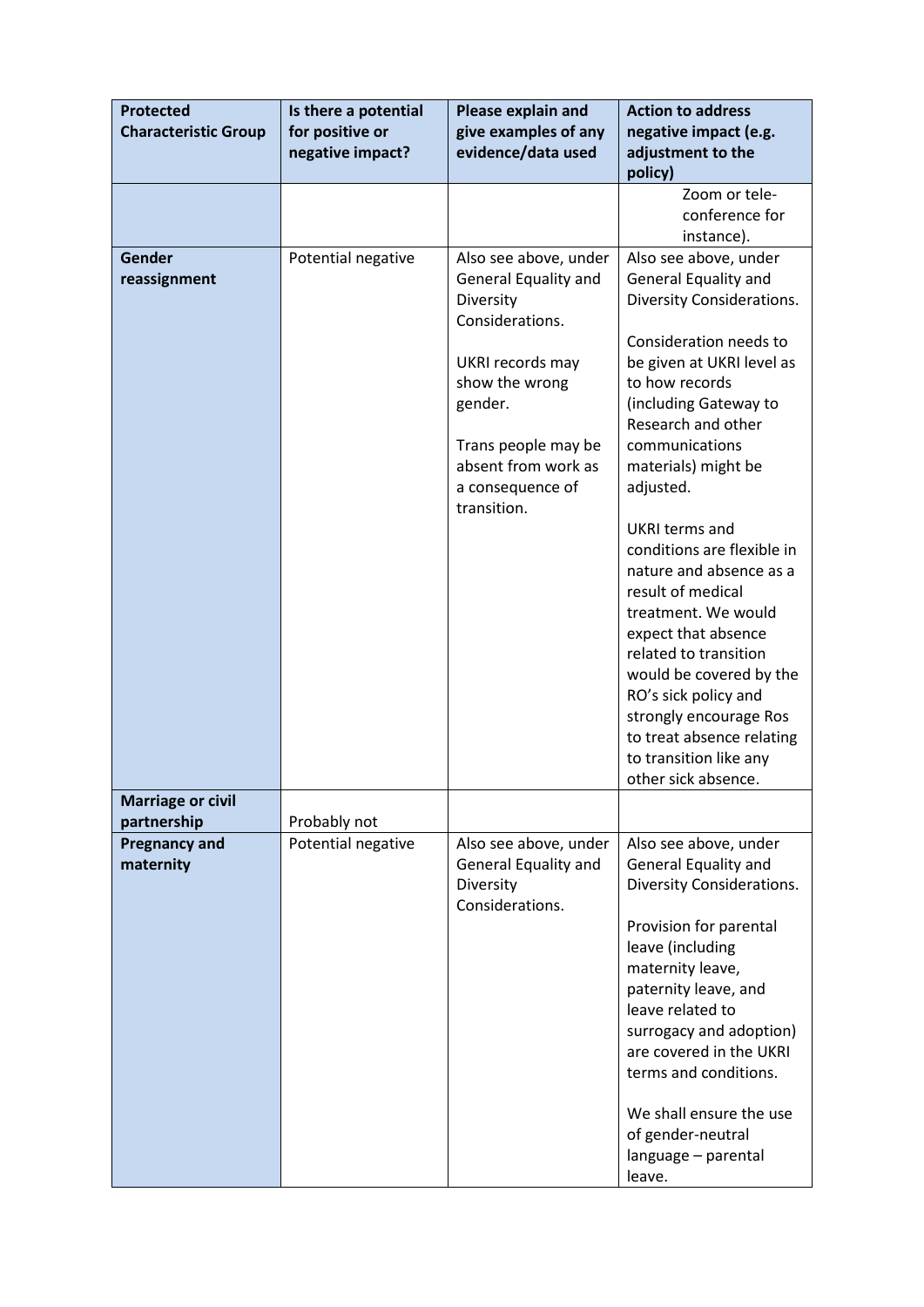| <b>Protected</b>            | Is there a potential | Please explain and   | <b>Action to address</b>    |
|-----------------------------|----------------------|----------------------|-----------------------------|
| <b>Characteristic Group</b> | for positive or      | give examples of any | negative impact (e.g.       |
|                             | negative impact?     | evidence/data used   | adjustment to the           |
|                             |                      |                      | policy)                     |
|                             |                      |                      | The costs of additional     |
|                             |                      |                      | childcare for grant-        |
|                             |                      |                      | holders, beyond that        |
|                             |                      |                      | required to meet the        |
|                             |                      |                      | normal contracted           |
|                             |                      |                      | requirements of the job,    |
|                             |                      |                      | and that are directly       |
|                             |                      |                      | related to the project,     |
|                             |                      |                      | may be requested as a       |
|                             |                      |                      | directly incurred cost if   |
|                             |                      |                      | the institutional policy is |
|                             |                      |                      | to reimburse them.          |
|                             |                      |                      | However, childcare costs    |
|                             |                      |                      | associated with normal      |
|                             |                      |                      | working patterns may        |
|                             |                      |                      | not be sought. (See         |
|                             |                      |                      | RCUK fEC FAQs)              |
|                             |                      |                      |                             |
|                             |                      |                      | If the Panel meeting is     |
|                             |                      |                      | taking place via Zoom,      |
|                             |                      |                      | breaks will be provided     |
|                             |                      |                      | to provide breaks for       |
|                             |                      |                      | breastfeeding/expressing    |
|                             |                      |                      | mothers if necessary.       |
|                             |                      |                      |                             |
|                             |                      |                      | If the Panel meeting is     |
|                             |                      |                      | not taking place via        |
|                             |                      |                      | Zoom, consider whether      |
|                             |                      |                      | the venue for the           |
|                             |                      |                      | commissioning panel         |
|                             |                      |                      | meeting is able to          |
|                             |                      |                      | provide facilities for      |
|                             |                      |                      | breastfeeding/expressing    |
|                             |                      |                      | mothers if necessary. If    |
|                             |                      |                      | the Panel meeting is not    |
|                             |                      |                      | taking place via Zoom,      |
|                             |                      |                      | reimbursement of            |
|                             |                      |                      | additional childcare costs  |
|                             |                      |                      | (on a case by case basis)   |
|                             |                      |                      | if the meeting              |
|                             |                      |                      | participant is otherwise    |
|                             |                      |                      | unable to attend (this      |
|                             |                      |                      | could include childcare     |
|                             |                      |                      | at the venue, additional    |
|                             |                      |                      | hours of childcare in the   |
|                             |                      |                      | child's usual setting or    |
|                             |                      |                      | paying for a relative to    |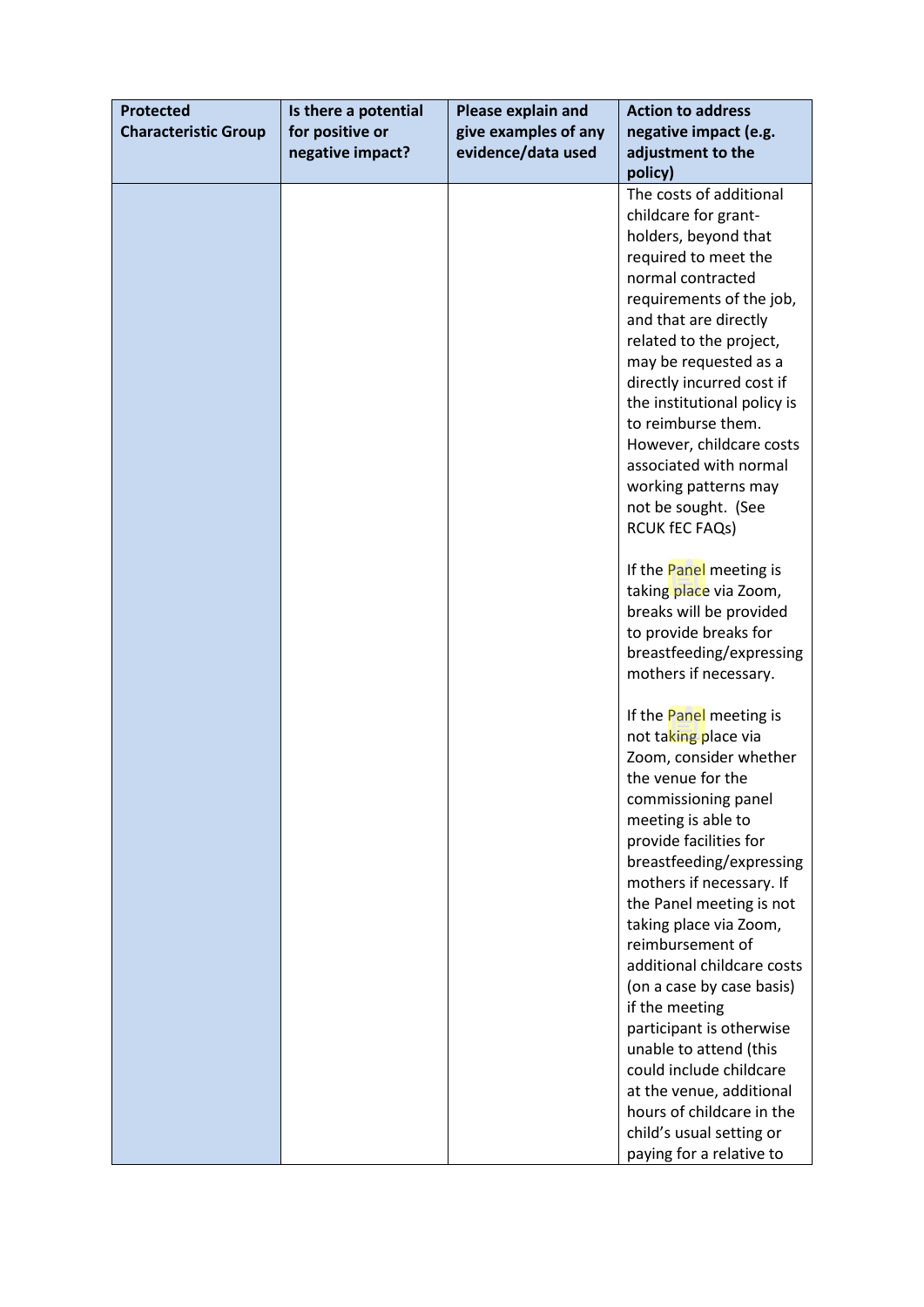| <b>Protected</b><br><b>Characteristic Group</b> | Is there a potential<br>for positive or<br>negative impact? | Please explain and<br>give examples of any<br>evidence/data used                                                                                                                                                                                                                       | <b>Action to address</b><br>negative impact (e.g.<br>adjustment to the<br>policy)                                                                                                                                                                                                                                                                                                                                                                                                                                                                                                                                                                                                                      |  |
|-------------------------------------------------|-------------------------------------------------------------|----------------------------------------------------------------------------------------------------------------------------------------------------------------------------------------------------------------------------------------------------------------------------------------|--------------------------------------------------------------------------------------------------------------------------------------------------------------------------------------------------------------------------------------------------------------------------------------------------------------------------------------------------------------------------------------------------------------------------------------------------------------------------------------------------------------------------------------------------------------------------------------------------------------------------------------------------------------------------------------------------------|--|
|                                                 |                                                             |                                                                                                                                                                                                                                                                                        | travel to care for school<br>age children)                                                                                                                                                                                                                                                                                                                                                                                                                                                                                                                                                                                                                                                             |  |
| Race                                            | Potential negative                                          | Also see above, under<br>General Equality and<br>Diversity<br>Considerations.                                                                                                                                                                                                          | Also see above, under<br>General Equality and<br>Diversity Considerations,<br>particularly in relation to<br>panel composition and<br>mitigations against<br>unconscious bias.                                                                                                                                                                                                                                                                                                                                                                                                                                                                                                                         |  |
| <b>Religion or belief</b>                       | Potential negative                                          | Also see above, under<br>General Equality and<br>Diversity<br>Considerations.<br>There could be<br>potential for<br>discrimination<br>because it is known<br>to somebody (either<br>a peer reviewer,<br>panel member, a<br>research applicant)<br>has a particular belief<br>or faith. | Also see above, under<br>General Equality and<br>Diversity Considerations.<br>Ensure that religious<br>observances are taken<br>into account when<br>planning panel meetings.<br>If the Panel meeting is<br>not taking place via<br>Zoom, considerations<br>might include:<br>Scheduling<br>meetings to<br>avoid major<br>religious<br>festivals; (if<br>impossible to<br>avoid then<br>consider<br>mitigations - ie.<br>during Ramadan<br>ensuring that<br>meetings finish<br>early so that<br>participants are<br>able to get home<br>to break their<br>fast, awareness<br>of the<br>sensitivities<br>around offering<br>Muslims meals<br>during periods of<br>fasting);<br>Accommodating<br>dietary |  |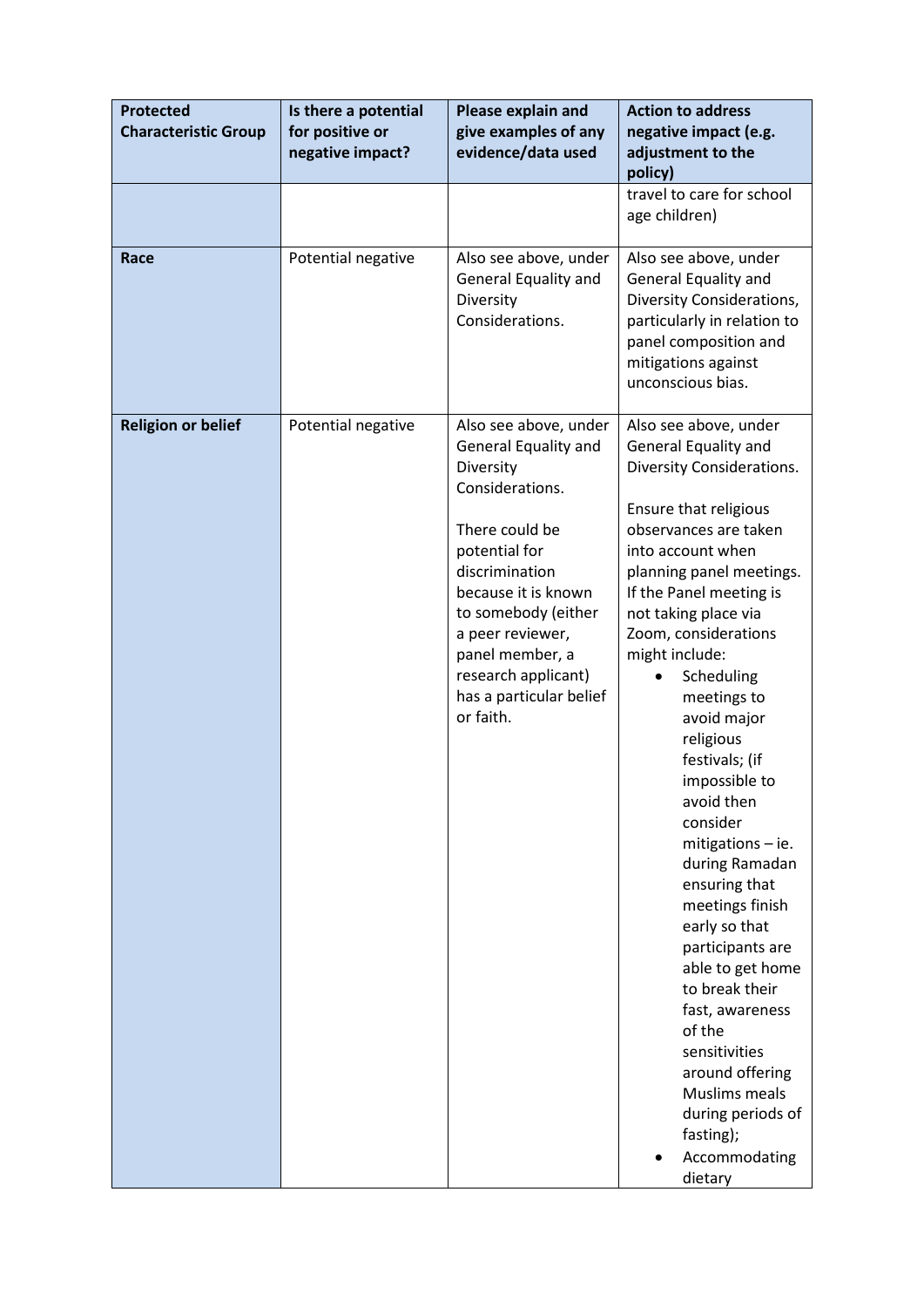| <b>Protected</b>            | Is there a potential | Please explain and                                                                                                                                                                                                                           | <b>Action to address</b>                                                                                                                                                                                                                                                                                                                                                                                                                                                                                                                                     |  |
|-----------------------------|----------------------|----------------------------------------------------------------------------------------------------------------------------------------------------------------------------------------------------------------------------------------------|--------------------------------------------------------------------------------------------------------------------------------------------------------------------------------------------------------------------------------------------------------------------------------------------------------------------------------------------------------------------------------------------------------------------------------------------------------------------------------------------------------------------------------------------------------------|--|
| <b>Characteristic Group</b> | for positive or      | give examples of any                                                                                                                                                                                                                         | negative impact (e.g.                                                                                                                                                                                                                                                                                                                                                                                                                                                                                                                                        |  |
|                             | negative impact?     | evidence/data used                                                                                                                                                                                                                           | adjustment to the                                                                                                                                                                                                                                                                                                                                                                                                                                                                                                                                            |  |
|                             |                      |                                                                                                                                                                                                                                              | policy)                                                                                                                                                                                                                                                                                                                                                                                                                                                                                                                                                      |  |
|                             |                      |                                                                                                                                                                                                                                              | restrictions<br>(ensuring that<br>there is sufficient<br>choice to allow<br>all participants<br>to eat $-$<br>recognising that<br>some groups<br>cannot eat pork<br>or beef or<br>shellfish, that<br>others avoid<br>caffeine,<br>ensuring that<br>vegetarian food<br>is available if<br>Kosher or Halal<br>food is not<br>provided) etc.;<br>Not scheduling<br>meetings such<br>that they would<br>require travel<br>late on Friday<br>evenings (Jewish<br>Sabbath) or on<br>Fridays (Friday<br>prayer, Islam)<br>Allowing prayer<br>breaks if<br>requested |  |
| <b>Sexual orientation</b>   | Potential negative   | Also see above, under<br>General Equality and<br>Diversity<br>Considerations.                                                                                                                                                                | Also see above, under<br>General Equality and<br>Diversity Considerations.                                                                                                                                                                                                                                                                                                                                                                                                                                                                                   |  |
| Sex (gender)                | Potential negative   | Also see above, under<br>General Equality and<br>Diversity<br>Considerations.<br>Use of language can<br>present a barrier to<br>participation and it<br>may be perceived<br>that those with caring<br>responsibilities are<br>disadvantaged. | Also see above, under<br>General Equality and<br>Diversity Considerations.<br>Ensure use of gender-<br>neutral language in call<br>specification, guidance,<br>etc.<br>Ensure that the panel<br>has balanced gender<br>representation (aim for<br>at least 60:40 split)                                                                                                                                                                                                                                                                                      |  |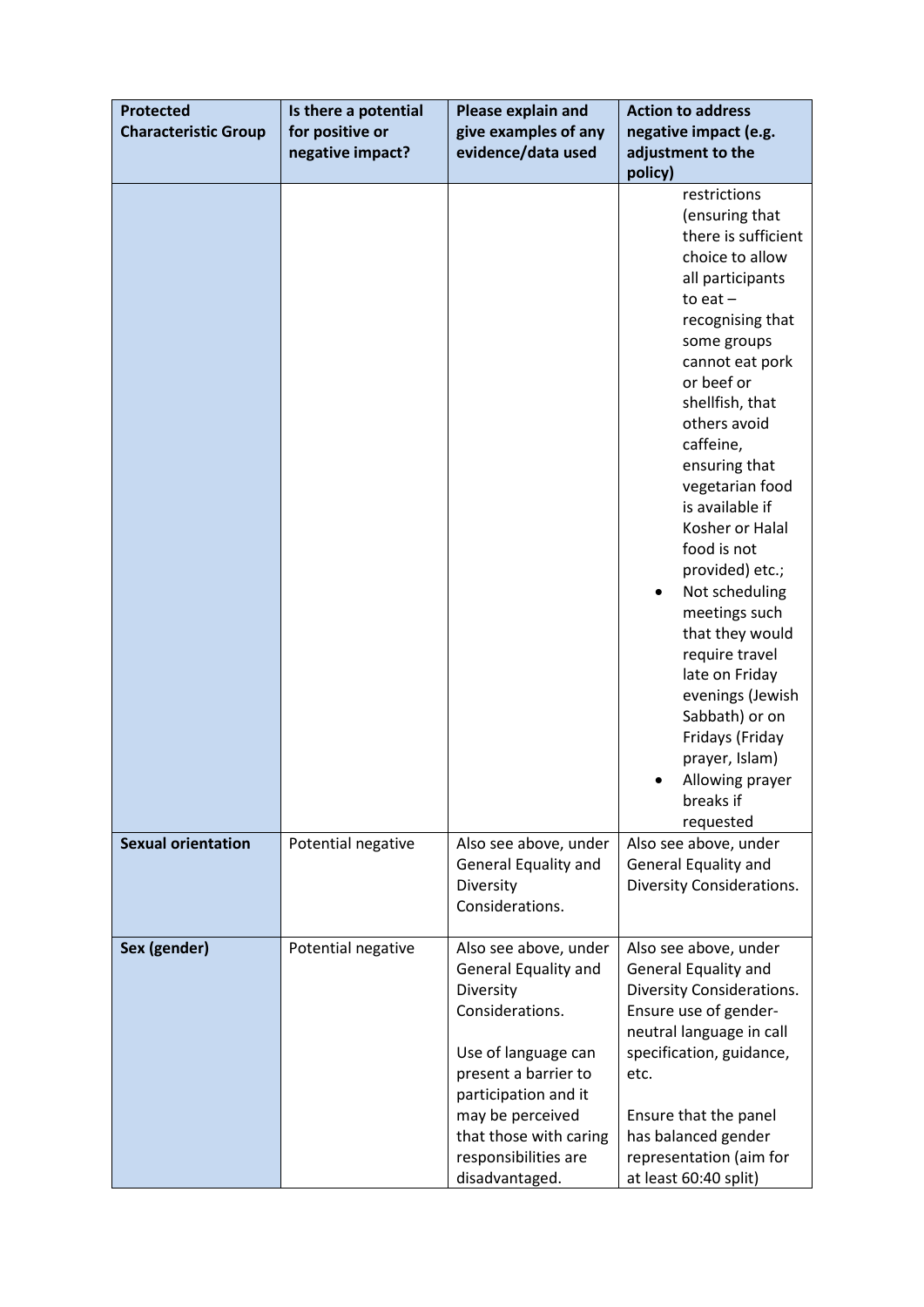| <b>Protected</b><br><b>Characteristic Group</b> | Is there a potential<br>for positive or<br>negative impact?                 | Please explain and<br>give examples of any<br>evidence/data used                                                                                                                     | <b>Action to address</b><br>negative impact (e.g.<br>adjustment to the<br>policy)                                                                                                                                                                                                                                                                                                                      |
|-------------------------------------------------|-----------------------------------------------------------------------------|--------------------------------------------------------------------------------------------------------------------------------------------------------------------------------------|--------------------------------------------------------------------------------------------------------------------------------------------------------------------------------------------------------------------------------------------------------------------------------------------------------------------------------------------------------------------------------------------------------|
|                                                 |                                                                             | Panel members may<br>be disadvantaged and<br>unable to attend<br>meetings if they have<br>caring<br>responsibilities.                                                                | If the Panel meeting is<br>not taking place via<br>Zoom, ensure that the<br>meeting location is<br>suitable to allow easy<br>return home                                                                                                                                                                                                                                                               |
|                                                 |                                                                             |                                                                                                                                                                                      | If the Panel meeting is<br>not taking place via<br>Zoom, reimbursement of<br>additional childcare costs<br>(on a case by case basis)<br>if the meeting<br>participant is otherwise<br>unable to attend (this<br>could include childcare<br>at the venue, additional<br>hours of childcare in the<br>child's usual setting or<br>paying for a relative to<br>travel to care for school<br>age children) |
| Age                                             | Potential positive or<br>negative depending<br>on the scheme<br>eligibility | Also see above, under<br>General Equality and<br>Diversity<br>Considerations.                                                                                                        | Also see above, under<br><b>General Equality and</b><br>Diversity Considerations.                                                                                                                                                                                                                                                                                                                      |
|                                                 | requirements                                                                | Early career<br>researchers* may be<br>disadvantaged as<br>they don't have the<br>same track record to<br>draw on as an<br>experienced<br>researcher.<br>(*It is assumed that        | Panel members are<br>briefed to make clear<br>that they should be<br>assessing the application<br>in front of them and not<br>reading between the<br>lines. They should assess<br>an individual's capability<br>to deliver their proposed<br>research.                                                                                                                                                 |
|                                                 |                                                                             | early career<br>researchers are<br>generally younger<br>than their more<br>experienced peers,<br>although this by no<br>means always the<br>case. This is why this<br>point has been | Use of a variety of<br>different communication<br>strategies including<br>social media to ensure<br>that our messages reach<br>the widest possible<br>target audience.                                                                                                                                                                                                                                 |